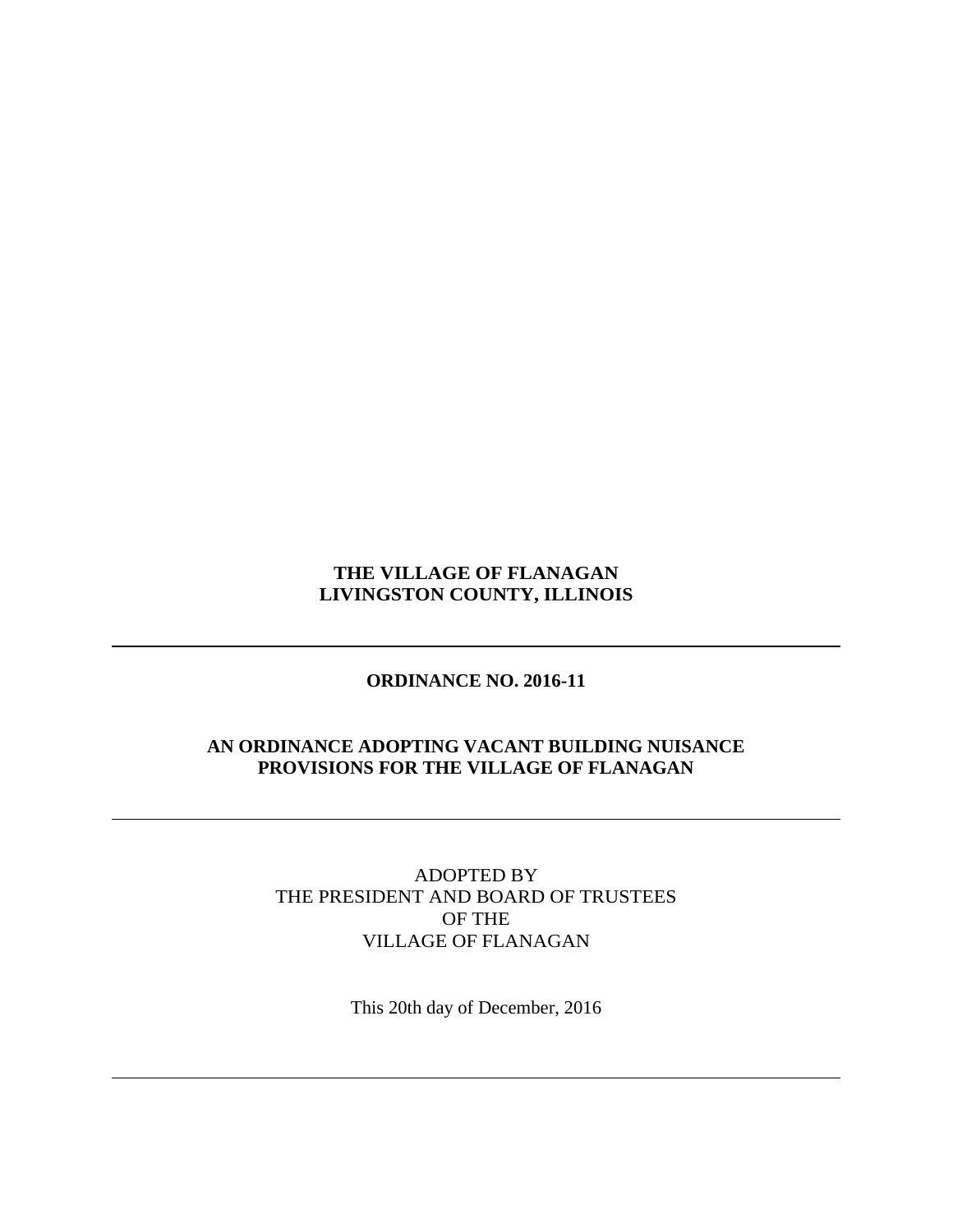#### **VILLAGE OF FLANAGAN, ILLINOIS**

#### **ORDINANCE NO. 2016-11**

## **AN ORDINANCE ADOPTING VACANT BUILDING NUISANCE PROVISIONS FOR THE VILLAGE OF FLANAGAN**

**WHEREAS,** the Village of Flanagan (hereinafter, the "Village"), an Illinois municipal corporation; and

**WHEREAS**, various state statutes authorize the Village to provide for the removal of certain nuisances from private properties within the Village, including cutting and removal of neglected weeds, grass, trees, and bushes, 65 ILCS 5/11-20-7, pest control activities, 65 ILCS 5/11-20-8, removal of infected trees, 65 ILCS 5/11-20-12, removal of garbage, debris, and graffiti, 65 ILCS 5/11-13, and removal,securing, and enclosing abandoned residential properties, 65 ILCS 5/11-20-15.1; and

**WHEREAS,** the Village incurs costs in abating these nuisances by performing property maintenance activities on these properties; and

**WHEREAS,** Section 11-20-15 of the Illinois Municipal Code, 65ILCS 5/11-20-15, authorizes municipalities to record traditional liens against a property for thesenuisance abatement and property maintenance costs; and

**WHEREAS,** the Illinois General Assembly recently adopted Public Act 96-856, authorizing municipalitiesto record"priority liens"against abandoned residential properties for costsincurred incertain property maintenance activitiesthatwould beseniortoall other liens with the exception of tax liens; and

**WHEREAS,** the corporate authorities of the Village of Flanagan deem it to be in the interest of the public health, safety, and welfare of the residents of the Village to amend the Village Code to set forth the procedure for liens for property maintenance activities on vacant buildings and properties.

**NOW, THEREFORE, BE ITORDAINED** bythePresident and Board of Trustees of the Village of Flanagan, Counties of Livingston, as follows:

**Section A.** Recitals. The foregoing recitals shall be and are hereby incorporated into and made a part of this Ordinance as if fully set forth in this Section 1.

**Section B.** Adoption of Vacant Building Nuisance Provisions. The Village of Flanagan hereby adopts the Vacant Building Nuisance Provisions, attached hereto as Exhibit A, in their entirety as the regulations on vacant building replacing all other and previous ordinances adopted on same.

**Section C.** Enforcement Process. In enforcing this ordinance the Village will follow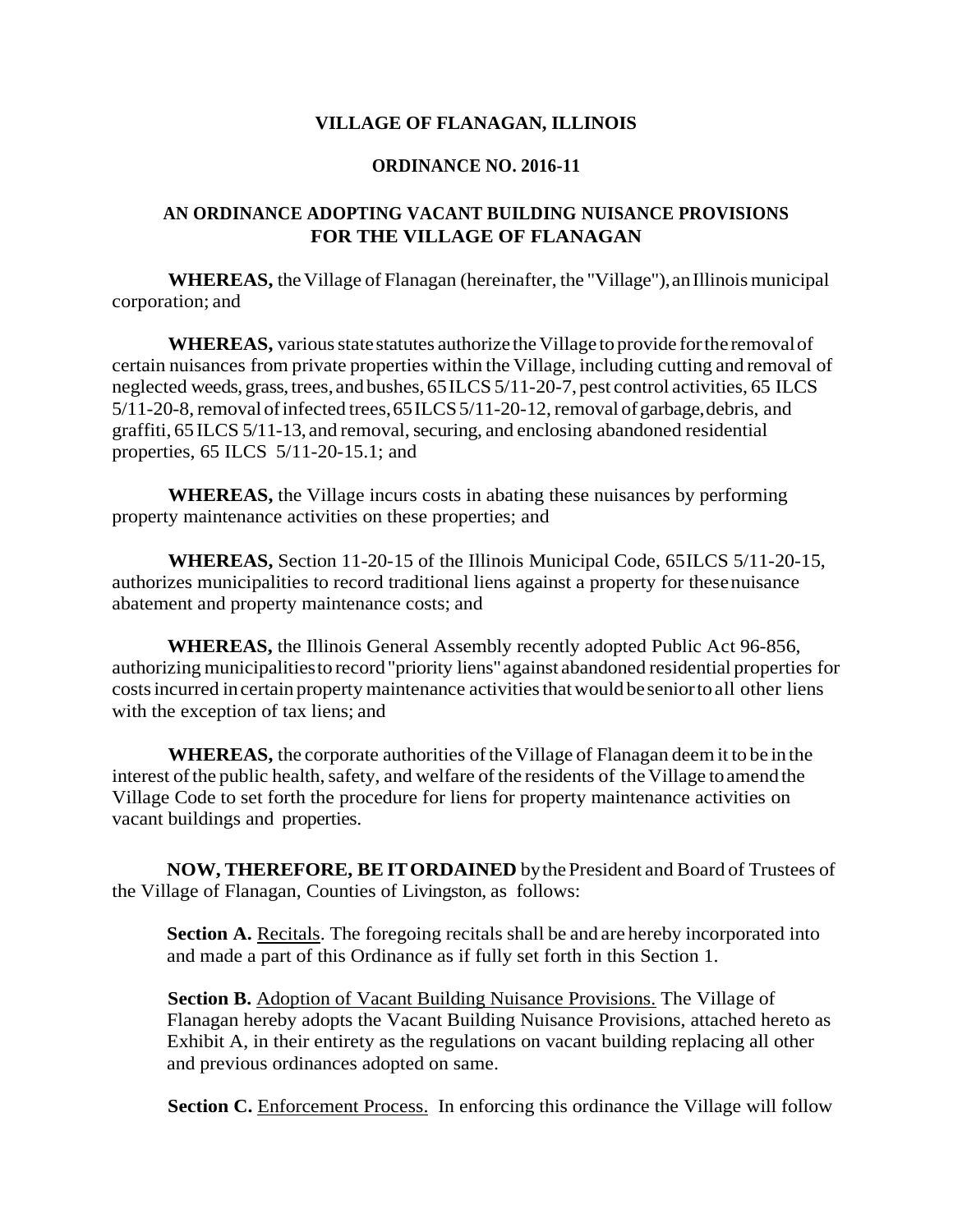this procedure:

- 1. For buildings and structures:
	- a. When the code official duly appointed by the Village determines a violation has occurred or has grounds to believe so, notice is to be sent pursuant to Ordinance 2016-11 to the property owner/occupant.
	- b. The code official gives notice of violation in writing including:
		- i. Description of real estate
		- ii. State the nature of the violation(s) and ordinance violated
		- iii. The potential penalties fines, costs, fees
		- iv. Advise of opportunity to settle/resolve matter by paying minimum fine within fourteen (14) calendar days of the date of citation or notice
		- v. Attach a corrective order allowing "reasonable time" to make repairs/improvements to bring property into compliance citing applicable code provisions
		- vi. These notices are properly served by:
			- 1. Personal delivery by the Village to the owner or occupant; or
			- 2. Certified mail or first class mail to last known address; or
			- 3. If notice is returned showing the letter was not delivered place copy in conspicuous place in or about the owner's premises
		- vii. If there is no payment within fourteen (14) calendar days of citation or notice the matter will be referred to the Village attorney
		- viii. A default in such payment tender shall be forwarded to the Village attorney
- 2. For all other ordinance violations:
	- a. Determine nuisance exists.
	- b. Make a record of the nuisance by taking photos and preparing documentation including dates.
	- c. Prepare notice and have it served.
	- d. Re-inspect after seven (7) calendar days from the date notice was served.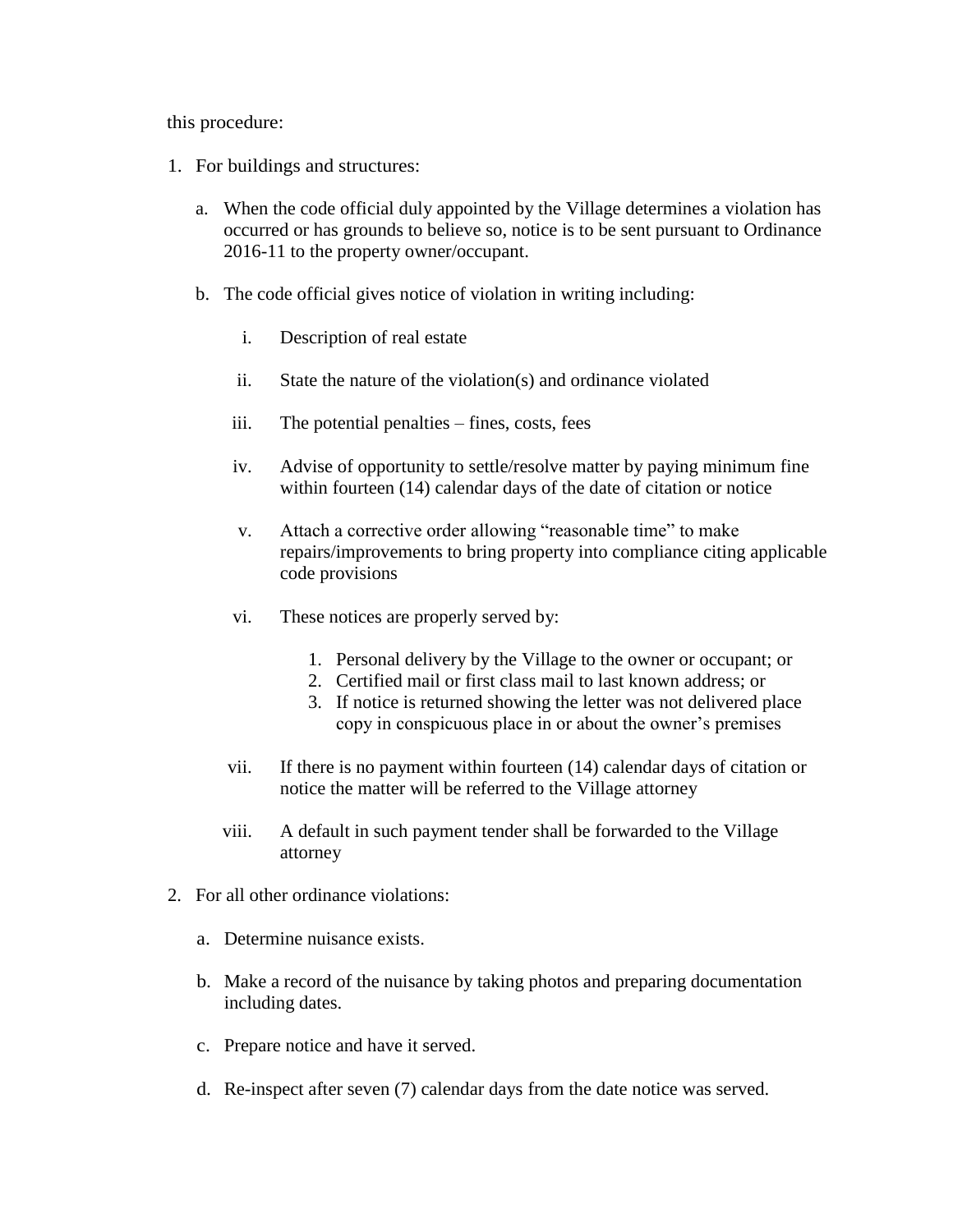- e. Make record of re-inspection by taking photos and preparing documentation including dates.
- f. Obtain proof of service of notice.
- g. If there is no compliance, the Village may abate nuisance and document the costs thereof.
- h. Send itemization of costs with demand for payment to property owner. Advise that non-payment of these costs within sixty (60) calendar days will result in the Village filing a lien on the property and possible legal action to foreclose on the lien.
- i. Sixty (60) calendar days after abatement if there is no payment for the costs to the Village to abate nuisance, the Village may record a lien.
- j. If the lien not satisfied, after a period of time left to the Board, legal action may be authorized to foreclose on the lien.

**Section D.** Attorney's Fees and Costs. The owner or occupant of a non-compliant property shall be responsible for all reasonable attorney's fees and all costs incurred by the Village in enforcing this Ordinance.

**Section E.** Severability. In the event a court of competent jurisdiction finds this ordinance or any provision hereof to be invalid or unenforceable as applied, such finding shall not affect the validity of the remaining provisions of this ordinance and the application thereof to the greatest extent permitted by law.

**Section F.** Repeal and Savings Clause. All ordinances or parts of ordinances in conflict herewith are hereby repealed; provided, however, that nothing herein contained shall affect any rights, actions, or causes of action which shall have accrued to the Village of Flanagan prior to the effective date of this ordinance.

Section G. **Effectiveness**. This ordinance shall be in full force and effect from and after passage, approval and publication in pamphlet form as provided by law and the penalty provisions therein shall be effective and commence 10 days after this Ordinance is printed in book or pamphlet form and published by the authority of the corporate authorities.

PRESENTED to the Board of Trustees of the Village of Flanagan, Livingston County, Illinois this 20th day of December, 2016.

PASSED by the Board of Trustees of the Village of Flanagan, Livingston County, Illinois, this 20<sup>th</sup> day of December, 2016.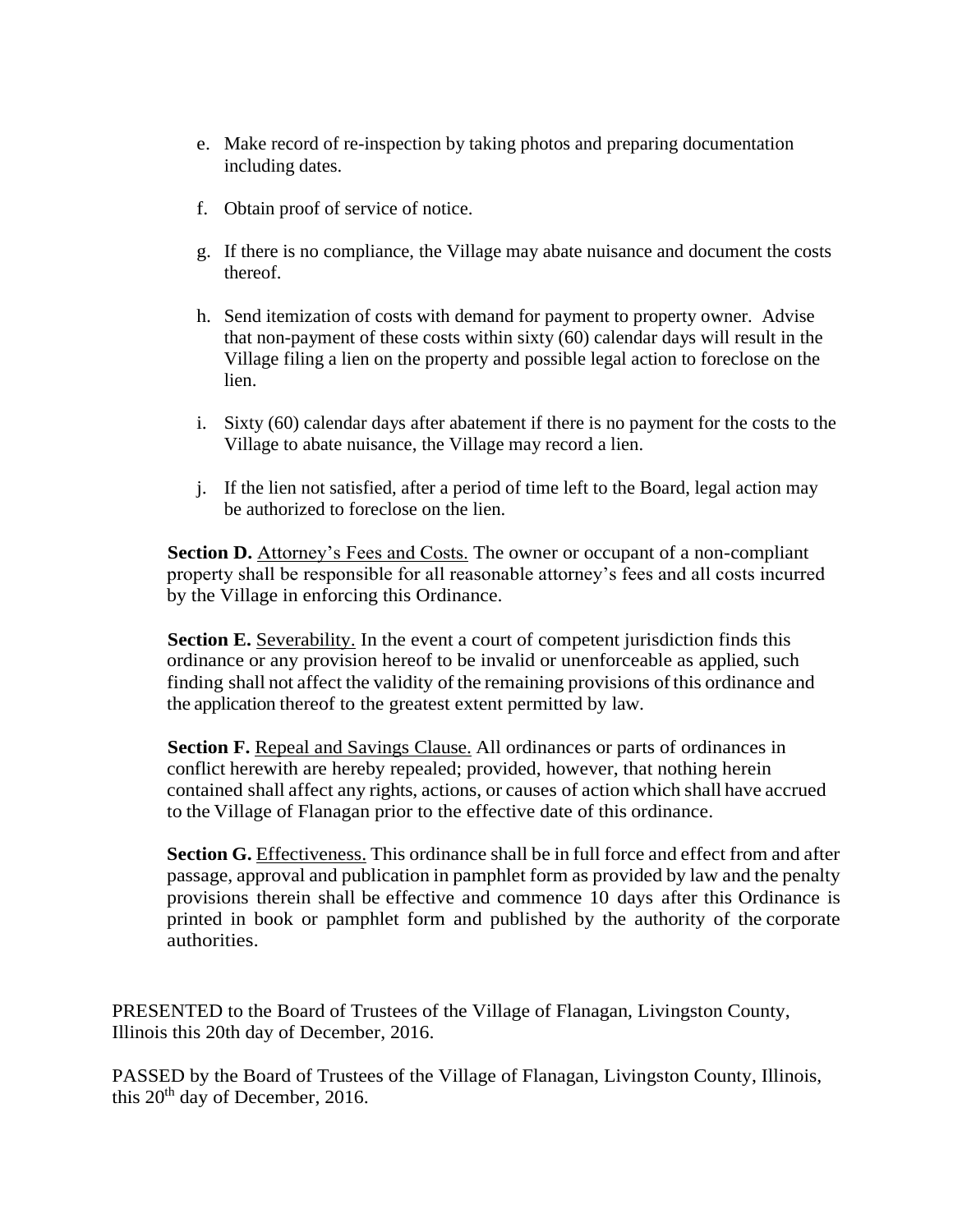SIGNED by the President of the Board of Trustees of the Village of Flanagan, Livingston County, Illinois, this 20th day of December, 2016.

| AYES:          |  |  |
|----------------|--|--|
| NAYES:         |  |  |
| <b>ABSENT:</b> |  |  |

Jason Montello President, Board of Trustees Village of Flanagan

 $\overline{\phantom{0}}$ 

IL (SEAL)

ATTEST:

Kristy Dodge, Village Clerk Village of Flanagan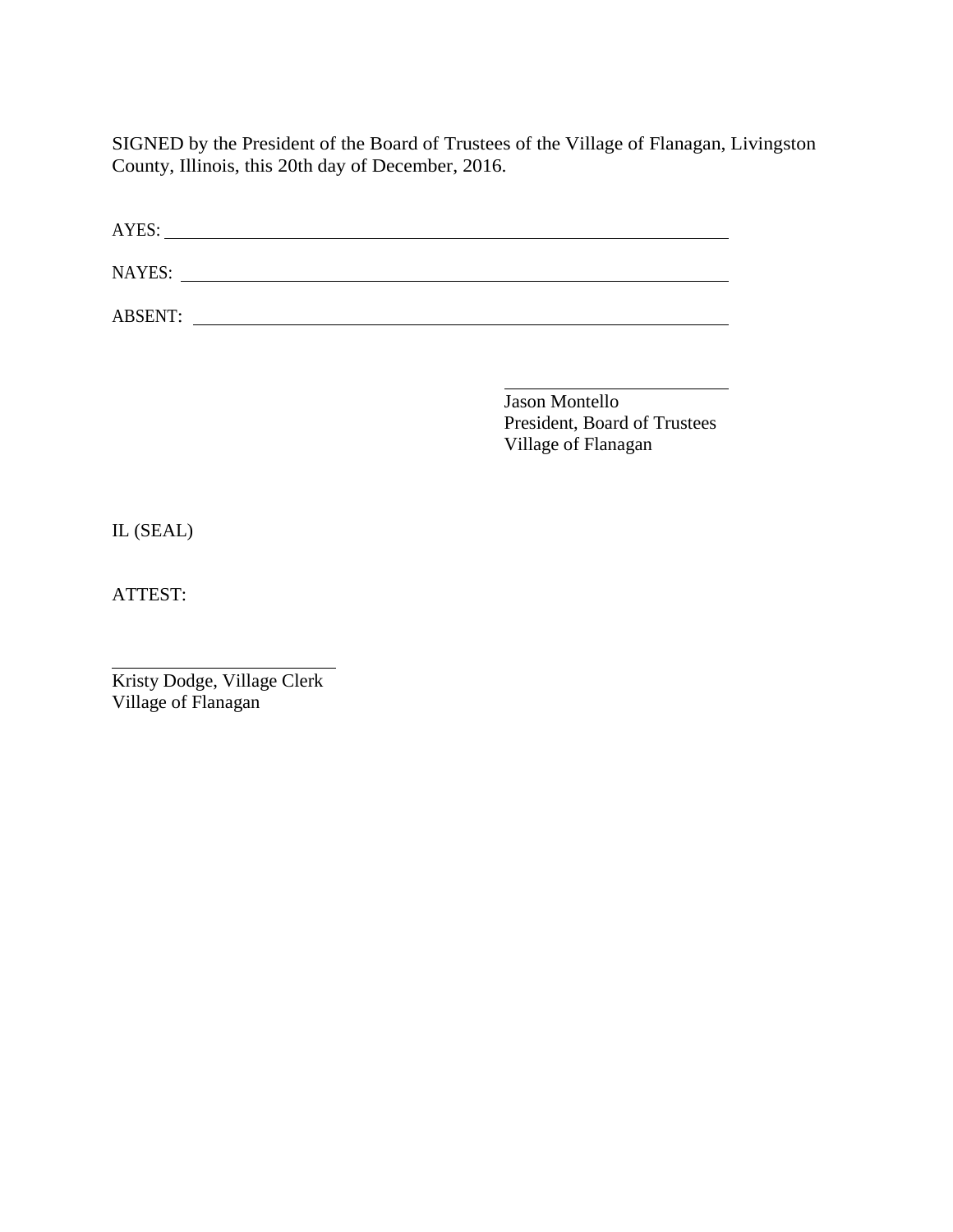#### **EXHIBIT A VACANT BUILDING NUISANCE PROVISIONS**

**Section 1. Definition.** A vacant building is a building or portion of a building which is:

- 1. Unoccupied andunsecured; or
- 2. Unoccupied and secured by boarding or other similar means; or
- 3. Unoccupied and a dangerous structure; or
- 4. Unoccupied and condemned by the Village pursuant to applicable provisions of this code; or
- 5. Unoccupied and has multiple code violations; or
- 6. Unoccupied and the building or its premises has been the site of unlawful activity within the previous six (6) months; or
- 7. Condemned by the Village and unlawfully occupied; or
- 8. Unoccupied for over one hundred eighty (180) days and during which time the Villagehasissuedanordertocorrectpublicnuisance conditions andsamehavenot been corrected in a code compliant manner; or
- 9. Unoccupied for overtwo (2) years; or
- 10. Defined in 65 ILCS 5/11-20-15.1 as an "abandoned residential property," being a residential dwelling unit that has been unoccupied by any lawful occupant or occupants for at least 90 days, and for which after such 90 day period the Village has made good faith efforts to contact the legal owner or owners of the property or, if known, the agent of the owner, and no contact has been made.

The definition of "vacant building" does not included, however, unoccupied buildings which are undergoing construction, renovation, orrehabilitation and which are in compliancewith all applicable ordinances, codes, legislation, and regulations, and for which construction, renovation or rehabilitation is proceeding diligently to completion.

#### **Section 2. Nuisance Declared.**

Vacant buildings that are indefinitely vacant and in a state of disrepair or boarded are public nuisances in that they contribute to the decrease in value of surrounding properties, precipitate disinvestment by neighboring owners, provide a location for criminal activity, undermine the aesthetic character of the neighborhood and Village, and have other undesirable effects.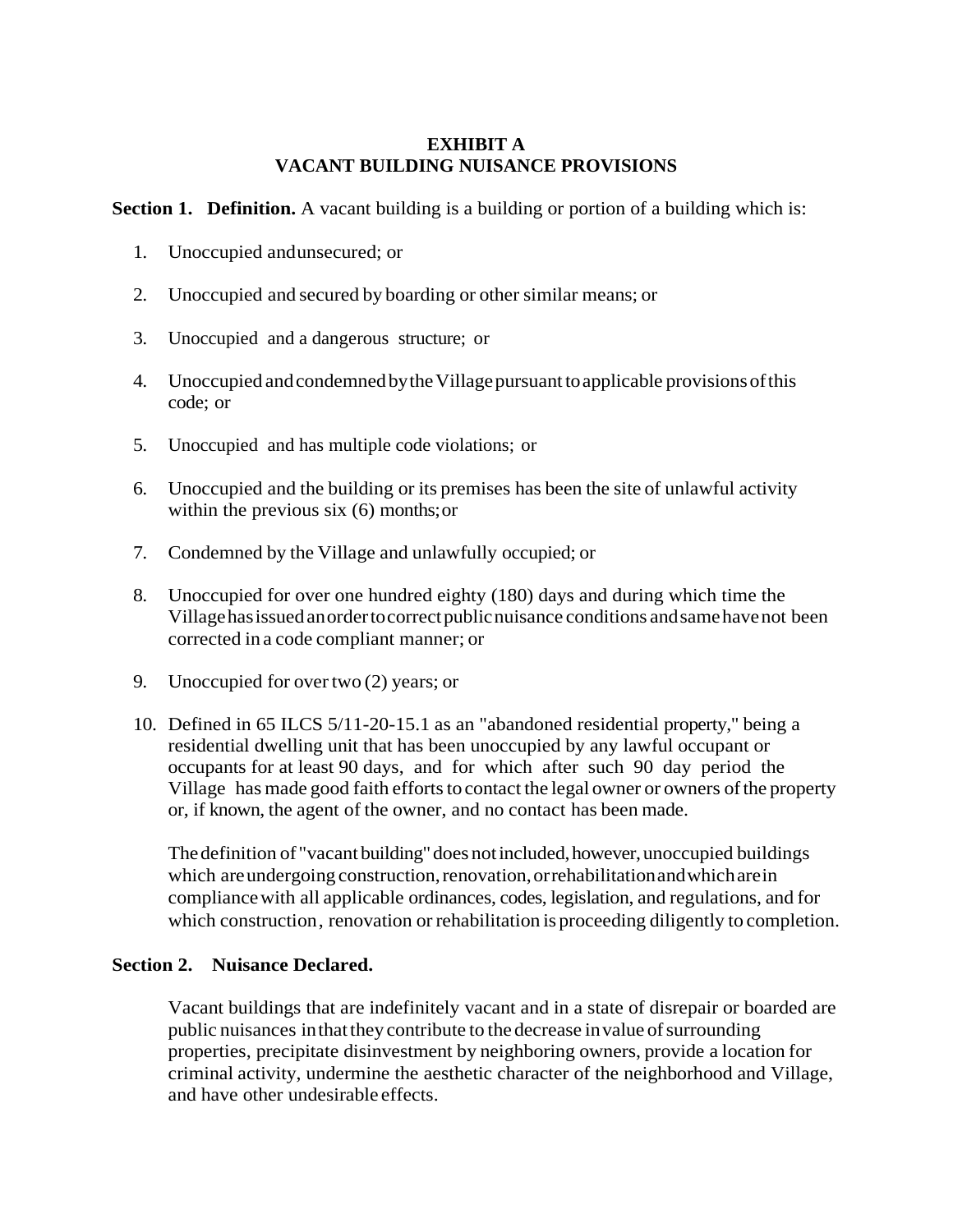#### **Section 3. Nuisance Abatement.**

The Village is authorized to perform or provide for property maintenance activities to abate the nuisance caused by a vacant building, including the following:

- 1. Cutting and removal of neglected weeds, grass, trees, and bushes as authorized by the Village Ordinance and 65 ILCS 5/11-20-7;
- 2. Pest control activities, as authorized by 65 ILCS 5/11-20-8;
- 3. Removal of infected trees as authorized by 65 ILCS5/11-20-12;
- 4. Removal of garbage, debris, and graffiti as authorized by 65 ILCS 5/11-20-13, and
- 5. Removal, securing, and enclosing abandoned residential properties asauthorized by 65 ILCS 5/11-31-1.01.

## **Section 4. Charges for Nuisance Abatement.**

- A. Collection of Costs. The Village shall have the authority to collect from the property owner the costs incurred in performing the property maintenance activities to abate the nuisances described in Section 3. The Village shall send a bill for the cost to the property owner, his agent, legal representative, or occupant in legal possession or control of the premises.
- B. Traditional Lien Procedure. If a bill sent pursuant to Subsection A is not paid in full within 30 days of the date of the bill, the Village shall have the authority to file and record a lien against the property, pursuant to Section 11-20-15 of the Illinois Municipal Code, 65 ILCS 5/11-20-15, and as set forth within the Village Ordinance. If no specific procedure is set forth in the Village Ordinance for the activity, the following shall apply:
	- 1. Notice of Lien. The Village orthe person performing the service by authority of the Village, in its, his or her own name, may file a notice of lien in the office of the recorder of deeds in the county in which the real estate is located. The notice of lien shall be filed within one year after the cost and expense is incurred. If, for any one property, the Village engaged in any nuisance abatement activity described in Section 3 on more than one occasion during the course of one year, then the Village may combine any or all of the costs of those activities into a single notice of lien.

The notice of lien shall consist of a sworn statement setting forth: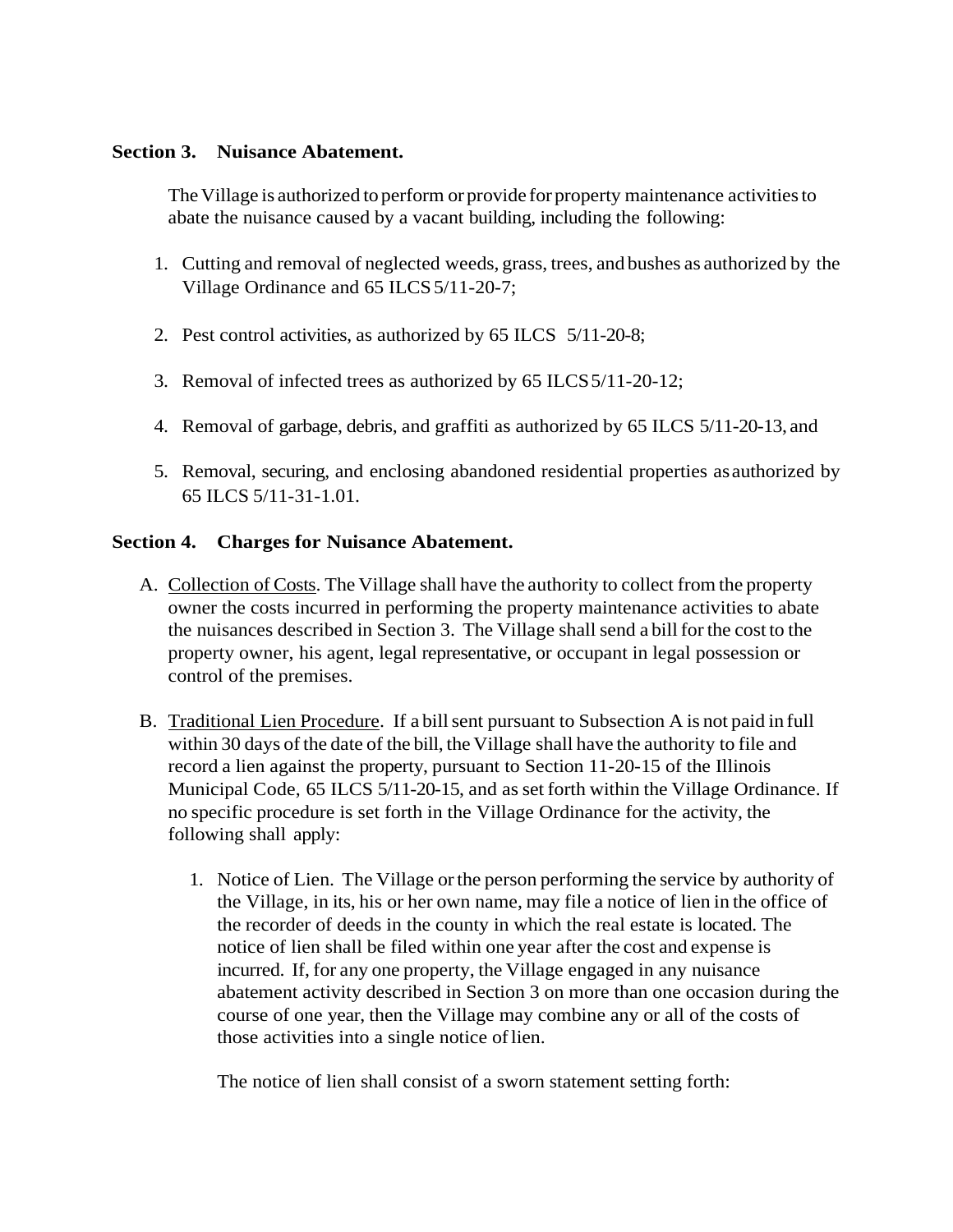- a. A description of the real estate that sufficiently describes the parcel;
- b. The amount of the cost and expense incurred or payable for the activities; and
- c. The date or dates when such cost and expense was incurred by the Village or someone working on behalf of the Village.

After recording, the notice of lien shall be sent by certified mail to the property owner, his agent or legal representative or occupant in legal possession or control of the premises and, if different, to the person who received the tax bill for the preceding year.

- 2. Release of Lien. Upon payment of the cost after the notice of lien has been filed as provided herein, the lien shall be released by the Village or person in whose name the lien has been filed, and the release shall be recorded of record in the same manner as recording the notice of lien.
- 3. Foreclosure ofLien. Subsequent tothefilingoftheabove-described lien, the Village may cause to be filed a complaint for foreclosure of such lien, or upon becoming a defendant in a pending lawsuit affecting the premises or real estate, by answer to the complaint or in the nature of an intervening petition or cross-complaint the village may proceed in its corporate name to foreclose such lien. An action to foreclose a lien under this Section must be commenced within two years after the date of filing notice of lien. The property subject to a lien arising under this article shall be sold for nonpayment of the same, and the proceeds of such sale shall be applied to pay the monies owing the Village.
- C. Priority Lien Procedures. The priority lienprocedure describedinthis Subsection C shall apply only to costs incurred for activities performed on abandoned residential properties, as defined in Paragraph 14-9A(10) and is an alternative to the traditional lien authorized by Subsection B. If a billsent pursuant to Subsection A is not paid in fullwithin 30 days of the date of the bill, the Village shall have the authority to file and record a priority lien against the property, pursuant to Section 11-20-15.1 of the Illinois Municipal Code, 65 ILCS 5/11-20-15.1, in the following manner:
	- 1. Notice of Lien. The Village or the person performing the service by authority of the Village, in its, his or her own name, may file a notice of a priority lien in the office of the recorder of deeds in the county in which the real estate is located. The notice of lien shall be filed within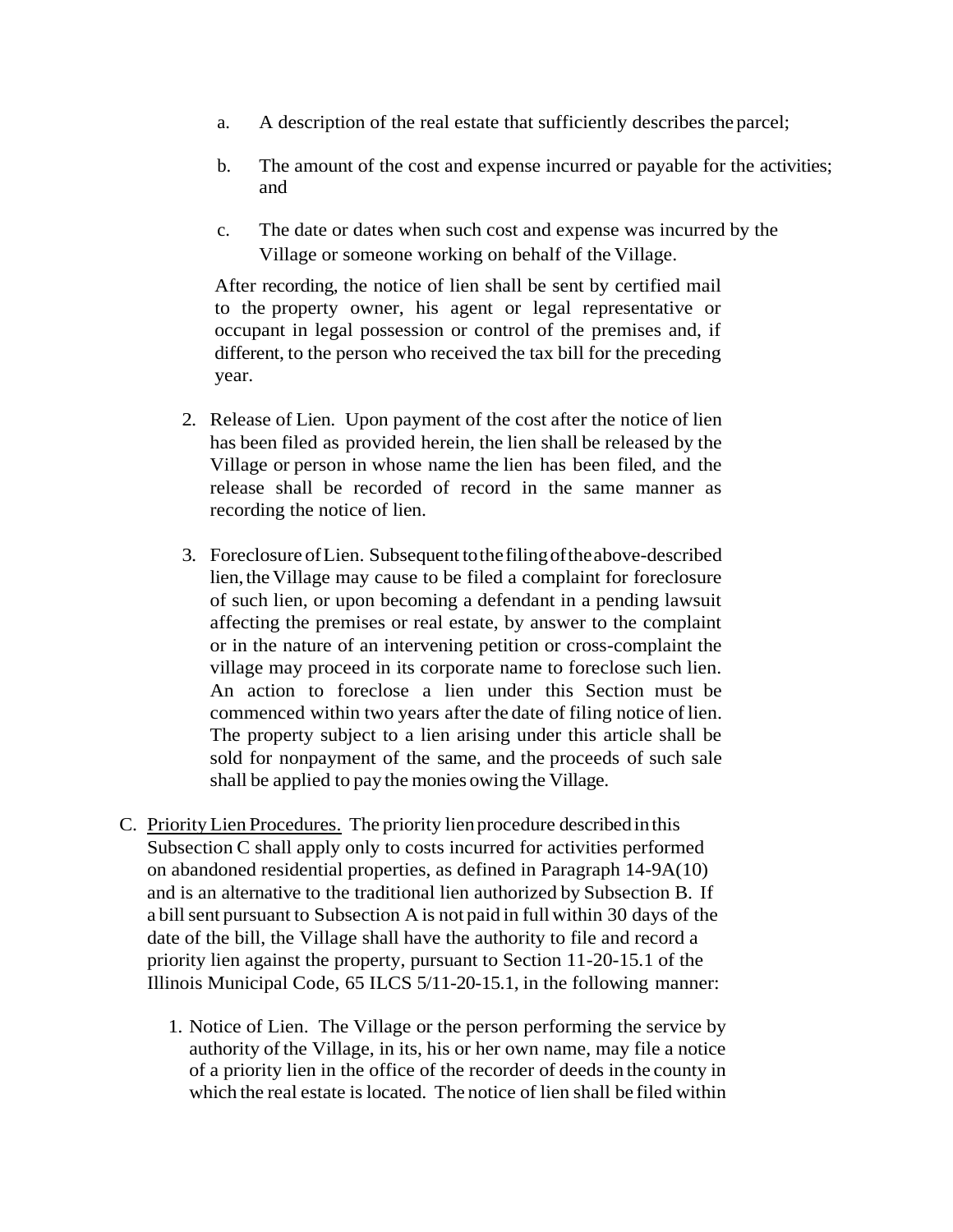one year after the cost and expense isincurred. If,for any one property, the Village engaged in any nuisance abatement activity described in Section 3 on more than one occasion during the course of one year, then the Village may combine any or allof the costs of those activities into a single notice oflien.

The notice of lien shall consist of a sworn statement setting forth:

- a. A description of the abandoned residential property that sufficiently describes the parcel;
- b. The amount of the cost incurred or payable for the activities;
- c. The date or dates when such cost was incurred by the Village or someone working on behalf of the Village; and
- d. A statement that the lien has been filed pursuant to one or more of the property maintenance activities described in Section 3 and authorized by 65 ILCS 5/11-20-(d), 65 ILCS 5/11-20-B(d,) 65 ILCS 5/11-20-12(d), 65 ILCS 5/11-20- 13(e,)65 ILCS 5/11-31-1.01, as applicable.

After recording, the notice of lien shall be sent by certified mail to the property owner,his agent or legal representative or occupant in legal possession or control of the premises and, if different, to the person who received the tax bill for the preceding year.

The Village may not file a lien if the lender has provided notice to the Village thatthe lender has performed, or will perform, remedial actions; provided, however, that the remedial actions must be performed or initiated in good faith within 30 days of the lender's notice to the Village.

- 2. Recordkeeping. To enforce a lien pursuant to this Subsection C, the Villagemust maintain contemporaneous records that include, at a minimum:
	- a. A dated statement of a finding by the Village that the property has become abandoned residential property;
	- b. The date when the property was first observed to be unoccupied by any lawful occupant;
	- c. A description of the actions taken by the Village to contact the legal owner of the property, or if known, any agent of the owner;